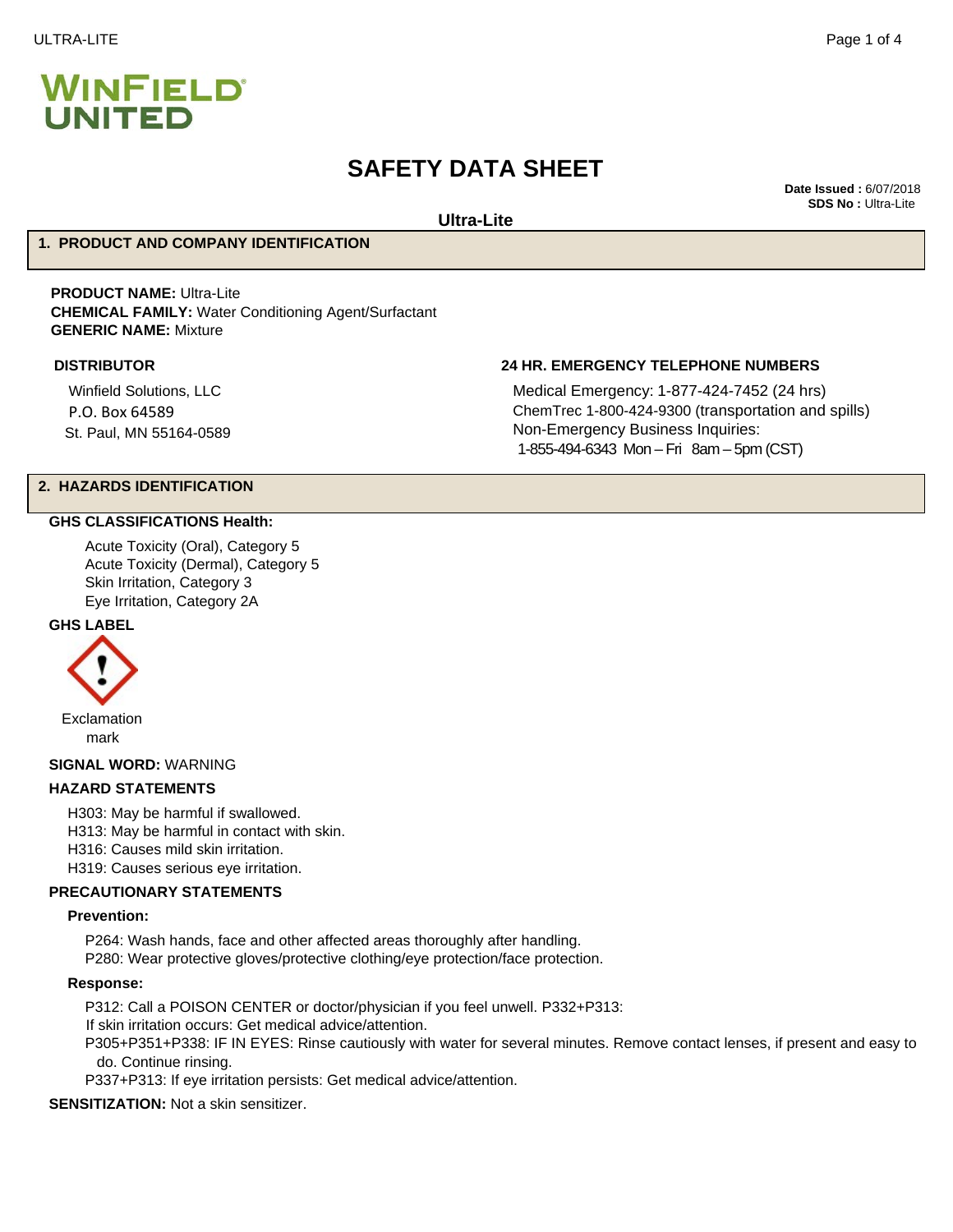**COMMENTS HEALTH:** Read all precautions of products being handled and follow the most restrictive language for all products to provide the safest work environment.

# **COMMENTS: KEEP OUT OF REACH OF CHILDREN.**

| 3. COMPOSITION / INFORMATION ON INGREDIENTS |                                                                                      |         |            |  |
|---------------------------------------------|--------------------------------------------------------------------------------------|---------|------------|--|
|                                             | ∣Chemical Name                                                                       | $Wt.$ % | <b>CAS</b> |  |
|                                             | Ammonium Sulfate solution, Polyols, alkyl polyoxyethylene sulfate and aryl sulfonate | 53.95   | Mixture    |  |
|                                             | Constituents Ineffective as Spray Adjuvants                                          | 46.05   | Mixture    |  |
|                                             | -----------------                                                                    |         |            |  |

#### **4. FIRST AID MEASURES**

**EYES:** Hold eyes open and rinse slowly and gently with water for 15-20 minutes. Remove contact lenses, if present, after the first 5 minutes then continue rinsing eyes. Call a poison control center or doctor for treatment advice.

**SKIN:** Take off contaminated clothing. Rinse skin immediately with plenty of water for 15-20 minutes. Call a poison control center or doctor for treatment advice.

**INGESTION:** Immediately call a poison control center or doctor. Do not induce vomiting unless told to do so by a poison control center or doctor. Have person sip a glass of water if able to swallow. Do not give anything by mouth to an unconscious person.

**INHALATION:** Move person to fresh air. If person is not breathing, call 911 or an ambulance, then give artificial respiration, preferably by mouth-to-mouth if possible. Call a poison control center or doctor for further treatment advice.

**NOTES TO PHYSICIAN:** All treatments should be based on observed signs and symptoms of distress in the patient. Consideration should be given to the possibility that overexposure to materials other than this product may have occurred.

**ADDITIONAL INFORMATION:** Have the product container or label with you when calling a poison control center or doctor, or going in for treatment. For emergency medical assistance call **1-877-424-7452**.

#### **5. FIRE FIGHTING MEASURES**

**GENERAL HAZARD:** Toxic fumes may be emitted in a fire situation.

**EXTINGUISHING MEDIA:** Foam, dry chemical, carbon dioxide, water spray or fog.

**HAZARDOUS COMBUSTION PRODUCTS:** Normal combustion forms carbon dioxide, water vapor and may produce oxides of carbon, nitrogen and phosphorous.

**EXPLOSION HAZARDS:** No specific explosion hazards are identified or expected. Always fight fire with the implication that other volatile substances may be present.

**FIRE FIGHTING PROCEDURES:** Evacuate area and fight fire upwind a safe distance to avoid hazardous vapors and decomposition products. Fire exposed containers can build up pressure and should be kept cool with water spray if possible. Explosive vapor could form from ruptured containers. Dike and collect water used to fight fire to prevent environmental damage due to runoff. Foam or dry chemical fire extinguishing systems are preferred to prevent environmental damage from excessive water runoff.

**FIRE FIGHTING EQUIPMENT:** As in any fire, wear self-contained breathing apparatus pressure-demand, (MSHA/NIOSH approved or equivalent) and full protective gear.

## **6. ACCIDENTAL RELEASE MEASURES**

**SMALL SPILL:** Pick up spilled liquid with absorbent material and sweep up for disposal. Place it and damaged unusable containers in a landfill appropriate for non hazardous chemical waste. Check local, state, and federal regulations for proper disposal.

# **ENVIRONMENTAL PRECAUTIONS**

**WATER SPILL:** Do not contaminate any body of water.

**LAND SPILL:** Avoid runoff onto any adjacent land.

**SPECIAL PROTECTIVE EQUIPMENT:** Always wear proper protective equipment when handling this product.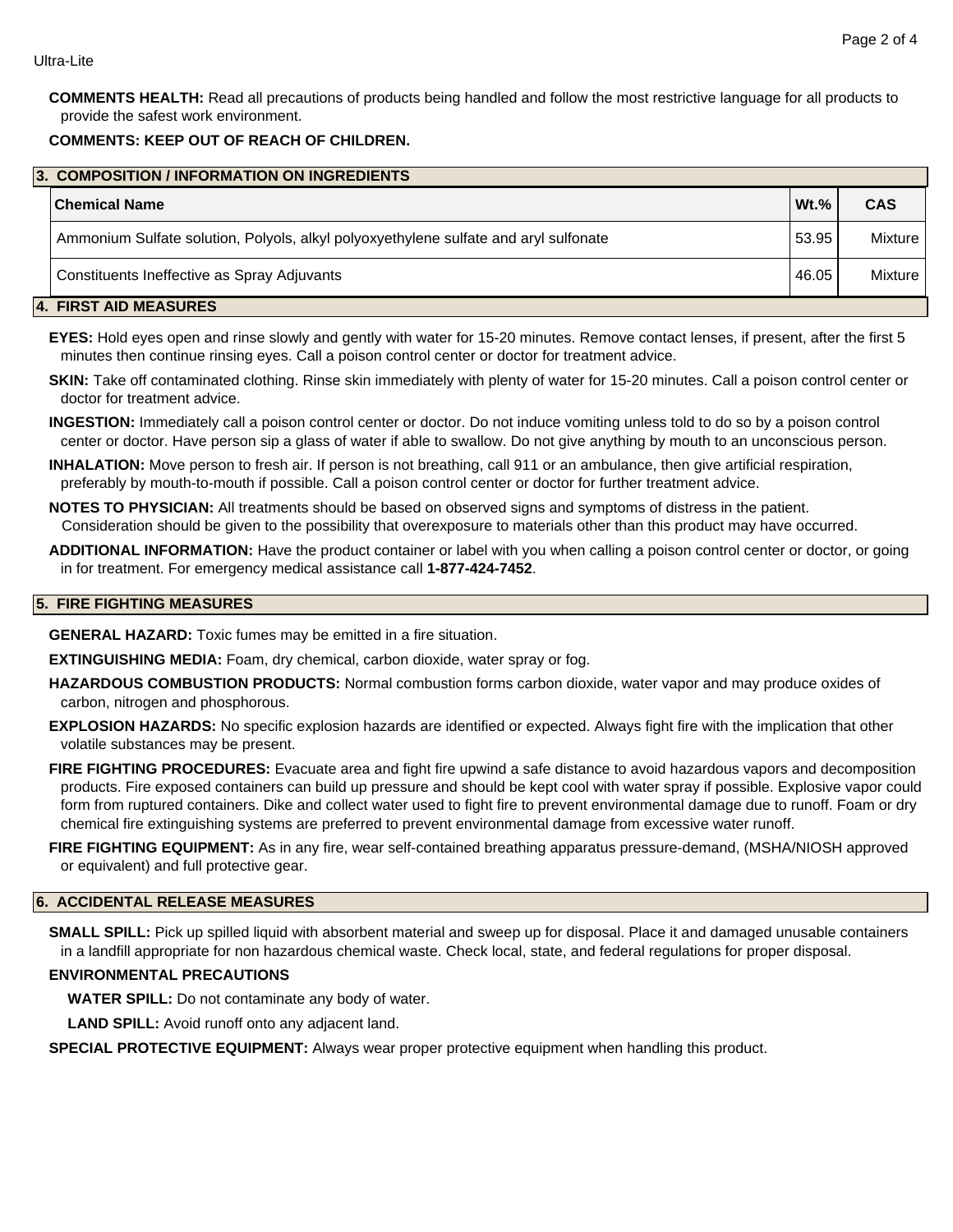# **7. HANDLING AND STORAGE**

**HANDLING:** Wash hands after handling, before eating, drinking, chewing gum, using tobacco, or using the toilet. Remove clothing immediately if pesticide gets inside. Then wash thoroughly and put on clean clothing. Remove PPE immediately after handling this product. Wash the outside of gloves before removing. As soon as possible, wash thoroughly and change into clean clothing.

**STORAGE:** Store in a cool, dry place. Keep containers tightly closed. Store in original container. Do not allow water or other chemicals to be introduced into contents of container. Do not contaminate water sources with equipment wash water, spray disposal wastes or by the cleaning of equipment. Do not store near feed or food products. Do not use or store near open flame or with oxidizing agents.

#### **8. EXPOSURE CONTROLS / PERSONAL PROTECTION**

**ENGINEERING CONTROLS:** When handlers use closed systems, enclosed cabs, or aircraft in a manner that meets the requirements listed in the Worker Protection Standard (WPS) for agricultral pesticides [40 CFR 170.240 (d) (4-6)], the handler PPE requirements may be reduced or modified as specified in the WPS.

#### **PERSONAL PROTECTIVE EQUIPMENT**

**EYES AND FACE:** Wear chemical goggles or shielded safety glasses (ANSI Z87.1 or approved equivalent) when handling and mixing product. Contact lenses should not be worn when working with chemicals.

**SKIN:** Wear Chemical-resistant gloves such as Viton or barrier laminate, Coveralls over long-sleeved shirt, long pants and chemical resistant footwear plus socks. Chemical resistant headgear for overhead exposure. When exposed to product concentrate, wear a chemical resistant apron.

**RESPIRATORY:** Work in a well ventilated area; exposure to airborne contaminants is not expected to cause concern.

**PROTECTIVE CLOTHING:** Eye protection, long sleeved shirt and long pants, shoes plus socks and chemical resistant gloves. Follow manufacturer's instructions for cleaning/maintaining PPE. If no such instructions for washables exist, use detergent and hot water. Keep and wash PPE separately from other laundry.

**OTHER USE PRECAUTIONS:** Avoid contact with skin, eyes, and clothing. Avoid breathing vapors. Wash thoroughly after handling product. Eye wash fountains and drench showers should be located within 100 feet or a 10 second walk from the work area per ANSI Z358.1-1990

#### **9. PHYSICAL AND CHEMICAL PROPERTIES**

#### **ODOR:** Mild

**APPEARANCE:** Liquid

**COLOR:** Clear, viscous brown to light yellow

**FLASH POINT AND METHOD:** > (200°F) PMCC

#### **SOLUBILITY IN WATER:** Miscible **DENSITY:**

9.84-10.17 lbs/gal.

**SPECIFIC GRAVITY:** 1.18 to 1.22 g/mL

#### **10. STABILITY AND REACTIVITY**

**STABLE:** Yes

### **HAZARDOUS POLYMERIZATION:** No **POLYMERIZATION:**

Will not occur.

**CONDITIONS TO AVOID:** None known.

**HAZARDOUS DECOMPOSITION PRODUCTS:** Incomplete combustion may yield carbon monoxide, carbon dioxide, and/or ammonia which may be harmful.

**INCOMPATIBLE MATERIALS:** Strong acids and oxidizing agents.

#### **11. TOXICOLOGICAL INFORMATION**

### **ACUTE**

**DERMAL LD50:** > 2000 mg/kg